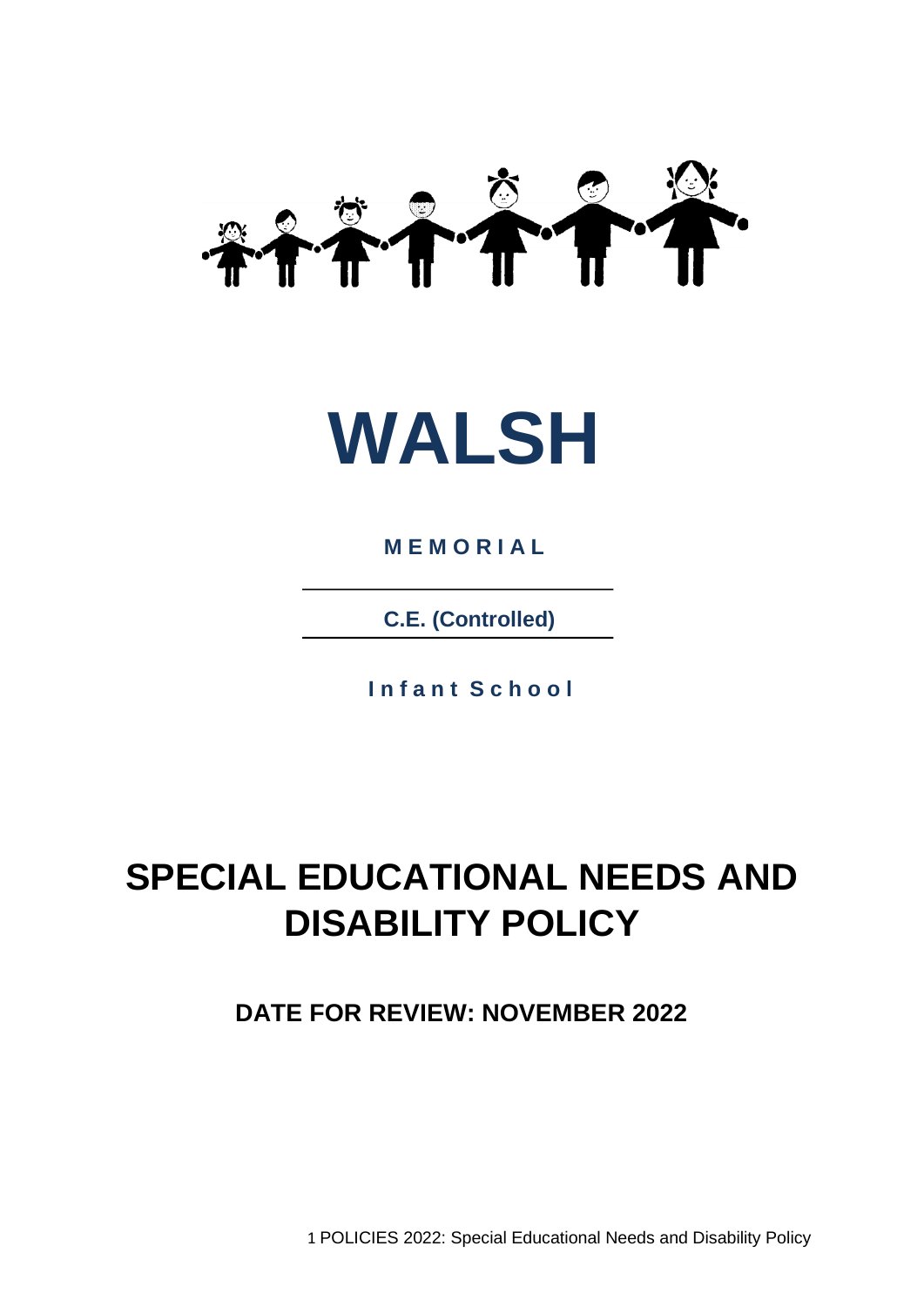



# **Walsh Memorial CE Infant School**

Walsh Memorial CE (VC) Infant School creates a strong, nurturing, Christian school community, in which all pupils are valued and encouraged to embrace a love of learning. Inspired by the actions of St Peter, we strive to create resilient, independent and articulate learners who **persevere** and aspire to be the best they can. Our Christian Values enable our school community to flourish in a safe, secure and happy environment, giving every child the confidence and enthusiasm to become life-long learners. Through our value of **love** and understanding of God, our school **community** demonstrates compassion, kindness, consideration and to cherish our world and everyone in it.

<sup></sup> Perseverance Community f Love

# **Special Educational Needs and Disability Policy**

### **Ethos statement**

Walsh Memorial CE Infant School respects and values the unique contribution which every individual can make to the community and seeks to place this contribution within a clear structure which both embraces the highest possible academic aspirations and accepts individual differences in ability, aptitude and level of skills.

At Walsh Memorial CE Infant school every teacher is a teacher of every pupil including those with SEND.

### **Definition of SEND**

At our school we use the definition for SEN and disability from the SEND Code of Practice (2014).

### **This states:**

SEN: *A child or young person has special educational needs if he or she has a learning difficulty or disability which calls for special educational provision to be made for him or her. A learning difficulty or disability is a <i>significantly greater difficulty in learning than the majority of others of the same age. Special educational provision means educational or training provision that is additional to, or different from, that made generally for others of the same age in a mainstream setting in England* 

Disability: *Many children and young people who have SEN may have a disability under the Equality Act 2010 – that is '…a physical or mental impairment which has*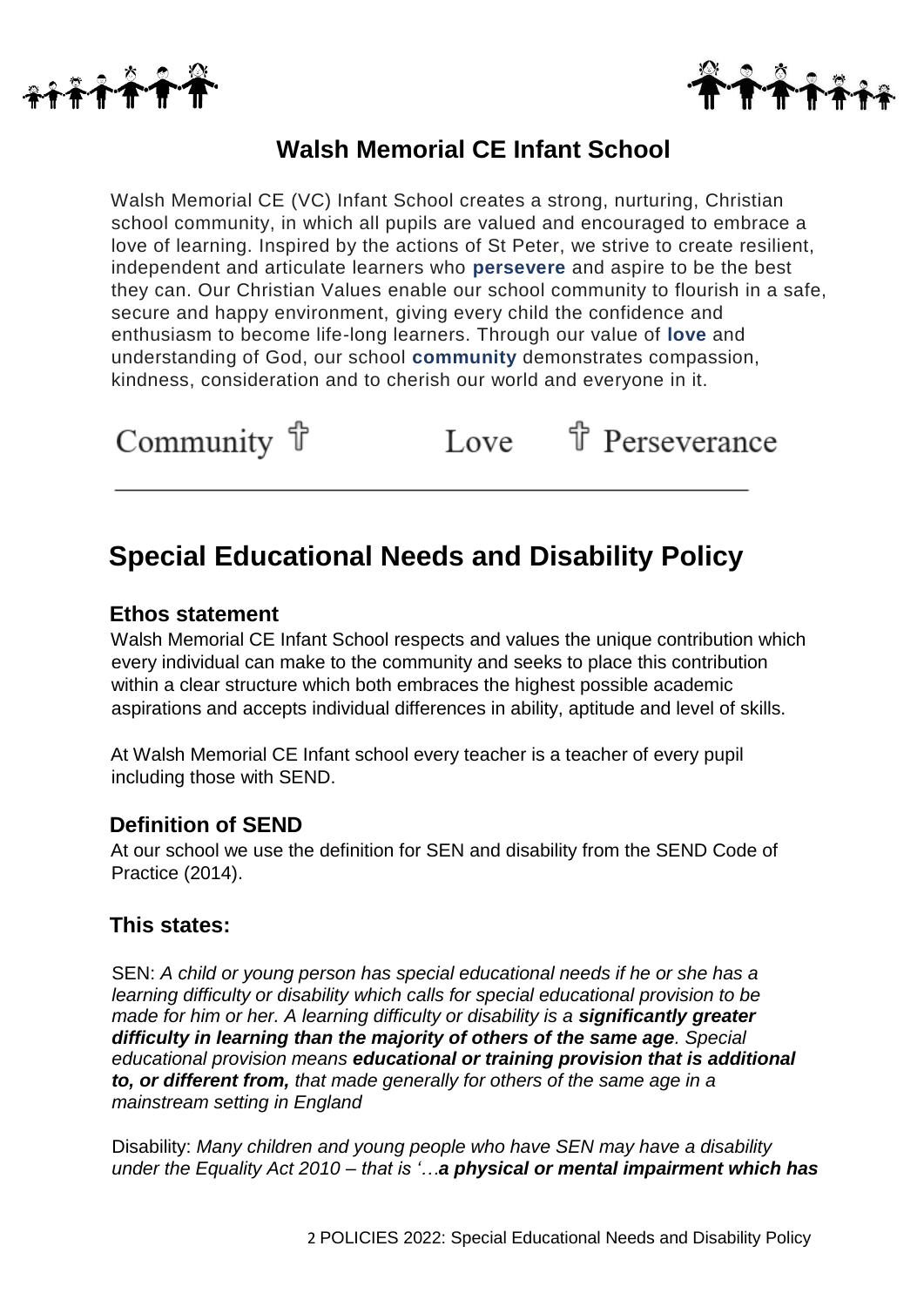### *a long-term and substantial adverse effect on their ability to carry out normal day-to-day activities.*

# **Key Roles and Responsibilities SENCO**

The SENDCO has day-to-day responsibility for the operation of SEND policy and coordination of specific provision made to support individual pupils with SEND, including those who have Education, Health and Care (EHC) plans. Part of the role of the SENDCO is to co-ordinate arrangements with the class teacher regarding those pupils with SEND and disabilities.

The Inclusion Lead will co ordinate with the SENCO to ensure ….

### **SENCO Name: Mrs Vicky Brett**

**Contact details:** senco@walsh-memorial.surrey.sch.uk 01252 321426

### **The staff in school with specific roles are:**

- SEND Governor appointed annually
- All Teaching Assistants are trained to support pupils special educational needs individually, to carry out specific interventions and to support in small groups in class
- Mrs Down, Interim Headteacher, Mrs Wall, Deputy Headteacher, EYFS Coordinator are trained and have Safeguarding responsibility
- Mrs Wall, Deputy Headteacher is the Inclusion Lead and manages Pupil Premium, ELSA and extra nuture groups and EAL
- Mrs Brett, SENDCO is responsible for managing the schools responsibility for meeting the medical needs of pupils

### **Introduction**

### **How the policy was put together?**

This policy was created in partnership with the SEND Reference Group which includes the Headteacher, SEND Governor, SENDCO, representative staff and parents. This policy is reviewed with the above group annually. The policy reflects the statutory guidance set out in the Special Educational Needs and Disability code of practice 0-25 years (July 2014).

### **How can parents/carers access this policy?**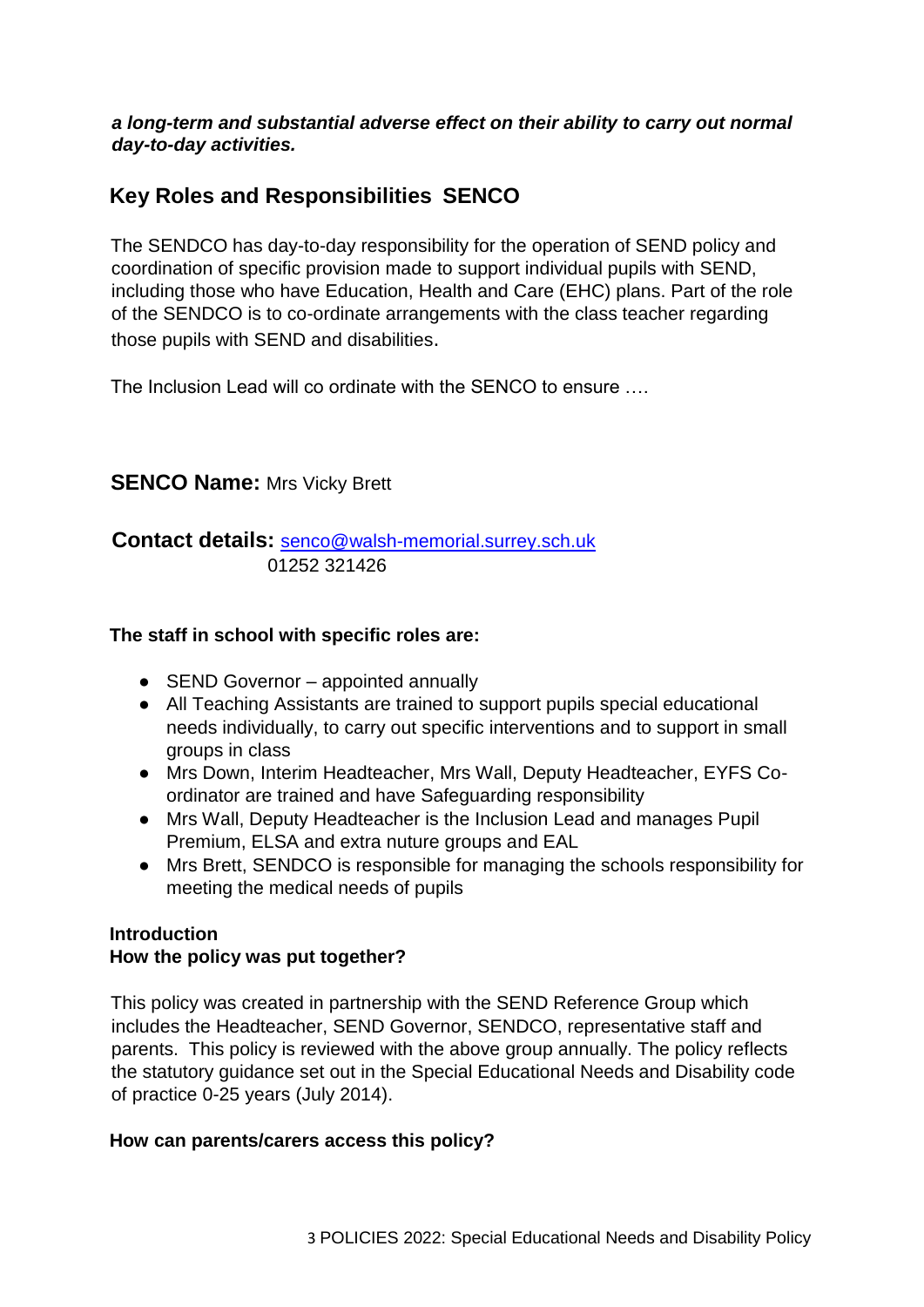Copies of this policy may be accessed in a number of ways:-

- The school website
- From the SENCO
- A hard copy on request at the school office

The parents and carers can let us know if they require the policy to be read to them or made available in a different format e.g. enlarged font or different language.

### **Context**

This policy complies with the statutory requirement laid out in the SEND Code of Practice 0-25 (July 2014) 3.65 and has been written with reference to the following related guidance and documents:

- Equality Act 2010: advice for schools DfE Feb 2013
- Schools SEN Information Report Regulations (2014) (See School Information Report which follows the model devised by the SE7 Pathfinder)
- Statutory Guidance on Supporting pupils at school with medical conditions April 2014
- The National Curriculum in England Key Stage 1 and 2 framework document September 2013
- Safeguarding Policy
- Accessibility Plan
- Teachers Standards 2012

### **Aims and Objectives Aims**

At Walsh Memorial CE Infant School all pupils, regardless of their particular needs are provided with inclusive teaching which will enable them to make the best possible progress in school and feel that they are a valued member of the wider school community.

- We expect that all pupils with SEND will meet or exceed the high expectations set for them based on their age and starting points
- We will use our best endeavours to give pupils with SEND the support they need
- Ambitious educational and wider outcomes will be set for them together with you as parents and with your child
- We want all pupils to become confident individuals who will be able to make a successful transition on to the next phase of their educational journey and into adulthood
- We work closely with outside agencies to ensure the best support is available and appropriate for each, individual child.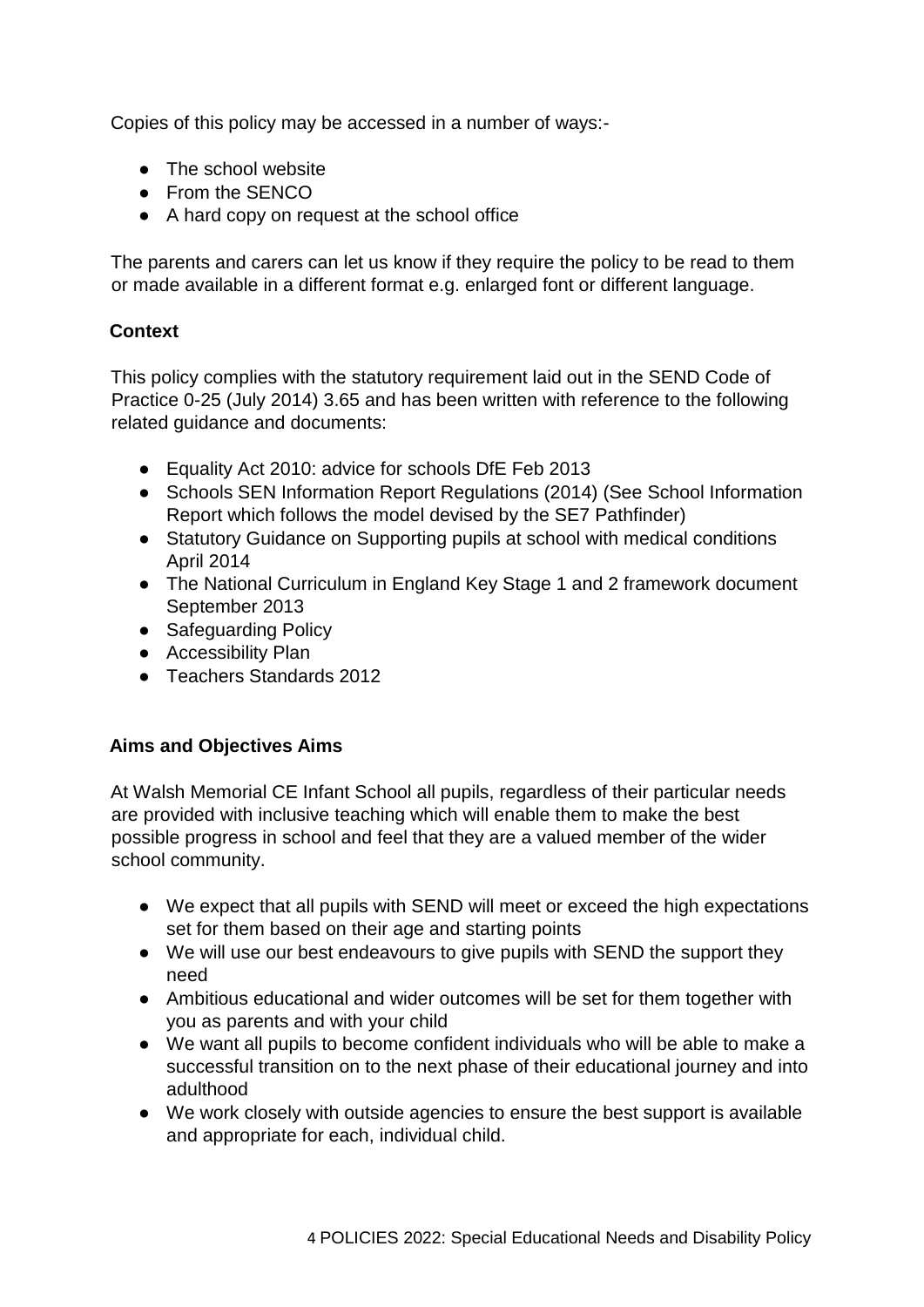- We value our partnership with parents and have regular meetings to share progress and discuss targets.
- We have regular training to ensure all staff are fully trained in interventions.
- We have our own Speech and Language Therapist that assesses and plans bespoke interventions.

### **Objectives**

- 1. To ensure a clear process for identifying, assessing, planning, providing and reviewing for pupils who have special educational needs and disabilities with pupils and their parents/carers at the centre
- 2. To develop effective whole school provision management of universal, targeted and specialist support for pupils with special educational needs and disabilities
- 3. To deliver a programme of training and support for all staff working with pupils with special educational needs and disabilities, which develops our practice within the guidance set out in the SEND Code of Practice, July 2014
- 4. To develop a parent reference group to ensure effective communication and co-production of policies and practice relating to pupils with SEND and disabilities

### **Identification of Needs**

- Communication and interaction
- Cognition and learning
- Social, emotional and mental health
- Sensory and/or physical

At Walsh Memorial CE Infant School we will identify the needs of each pupil by considering the needs of the whole child which are broader than just the special educational needs of the child or young person. This in turn will lead to the setting out of the arrangements we will put in place to address those needs.

# **A Graduated Approach to SEND Support**

The following provision is used to support a pupil on the SEND Register:

- Quality first teaching for all
- All class teachers provide scaffolded expectations for all pupils and good quality personalised teaching. This is our first step in responding to pupils who may have SEND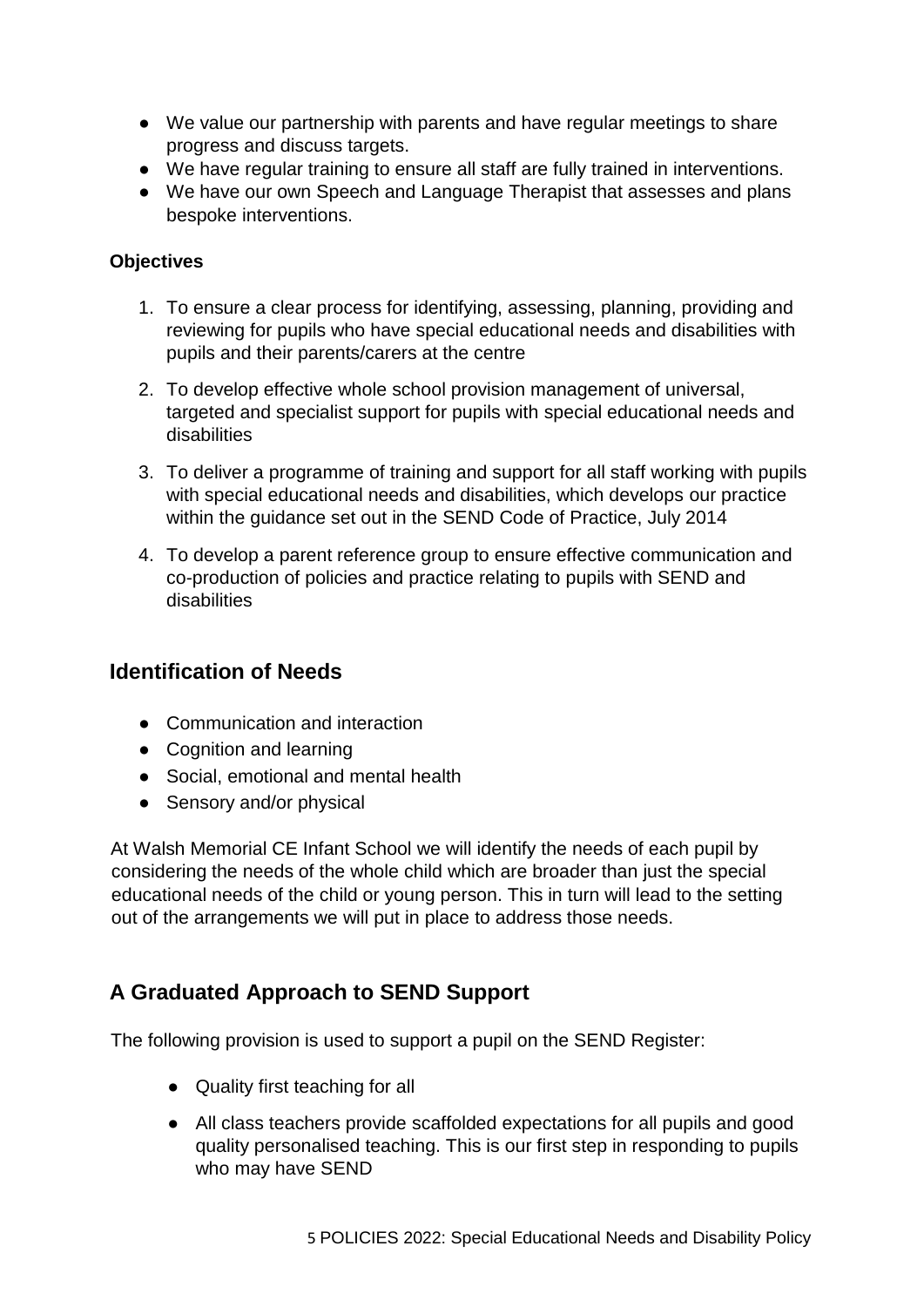- Teachers are responsible and accountable for the progress and development of the pupils in their class
- Termly SEND meetings with the SENCO and class teachers to identify and access support from teaching assistants or specialist staff
- Progress and outcomes for all pupils are monitored by SENCO and Headteacher e.g. pupil tracking system and half termly pupil progress meetings
- The school regularly and carefully reviews the quality of teaching for all pupils, including those at risk of underachievement
- INSET and training to develop teachers' and Teaching Assistants understanding and repertoire of strategies to identify and support vulnerable pupils and their knowledge of the SEND most frequently encountered is provided

## **Special educational provision is provided using**

This will include:

- accurate formative assessment
- internal staff moderation of progress
- provision mapping outcomes and any specific assessments e.g. reading,

When pupils have higher levels of need, the school works in partnership with other specialist professionals and agencies to assess e.g. Educational Psychologists, Learning and Behaviour support and Speech and Language

# **How is the decision made to place pupils on the register?**

A decision to place a child on the register is made using the Surrey SEND 14 Pathway Guidance.

**Assess**: "In identifying a child as needing SEND support the class or subject teacher, working with the SENCO, should carry out a clear analysis of the pupil's needs"

Example: We will ensure that we regularly assess all pupils' needs so that each child's progress and development is carefully tracked compared to their peers and national expectations. We will listen to the views and experience of parents/carers and the pupil. In some cases we will draw on the assessments and guidance from other education professionals e.g. EPs, STIP's and from health and social services where appropriate.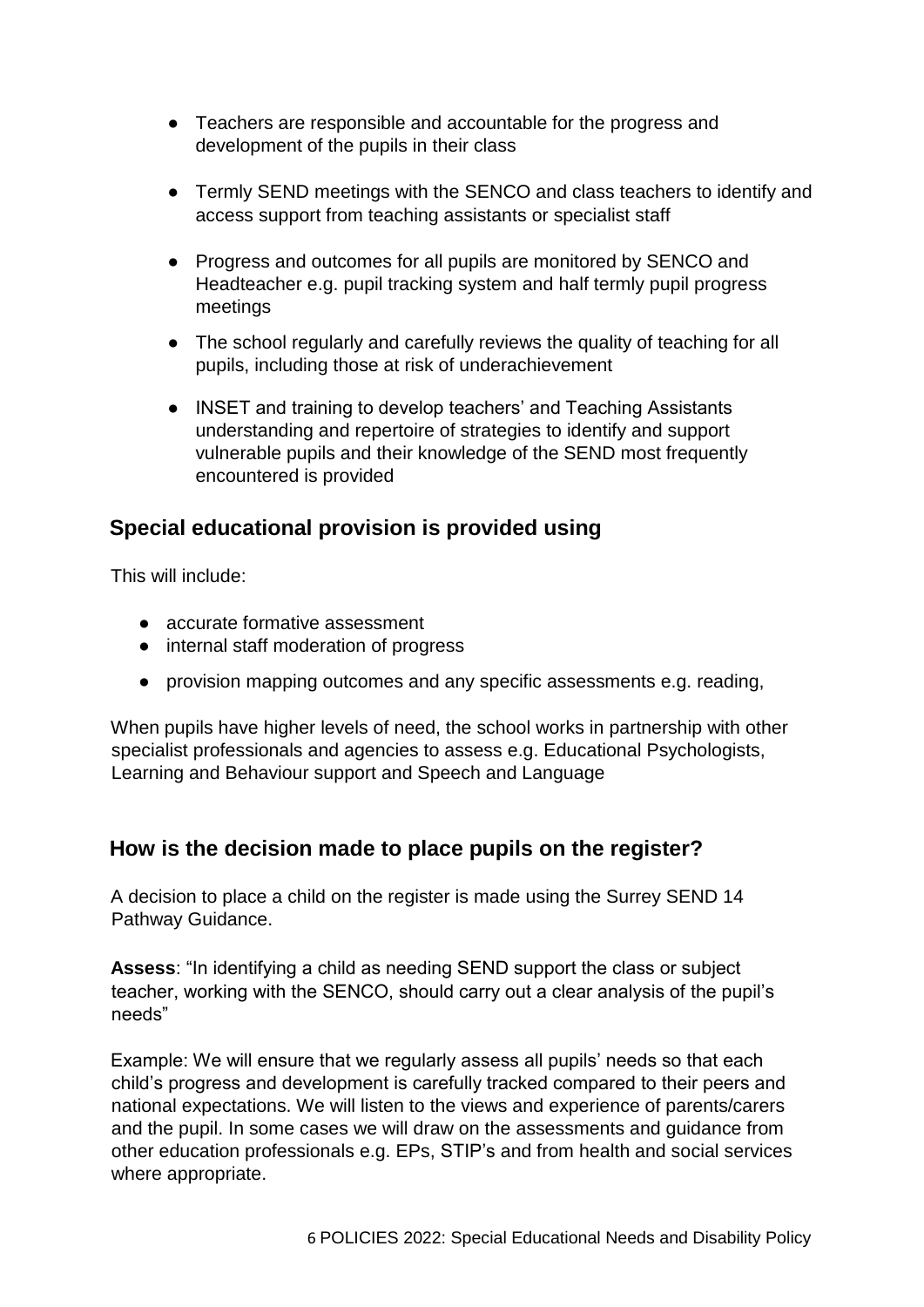**Plan**: "Where it is decided to provide a pupil with SEND support, the parents must be formally notified, although parents should have already been involved in forming the assessment of needs as outlined above. The teacher and the SENCO should agree in consultation with the parent and the pupil the adjustments, interventions and support to be put in place, as well as the expected impact on progress, development or behaviour, along with a clear date for review"

Example: Where SEND Support is required the teacher and SENCO with the parent/carer will put together a plan outlining the adjustments, interventions and support which will be put in place for the pupil as well as the expected impact on progress and outcomes, including a date when this will be reviewed. Targets for the pupil will be shared with her/him using child friendly language. All staff who work with the pupil will be made aware of the plan. Parents will be asked to share in the monitoring of progress through any home learning.

**Do:** "The class teacher should remain responsible for working with the child on a daily basis. Where the interventions involve group or one-to-one teaching away from the main class or subject teacher, they should still retain responsibility for the pupil. They should work closely with any teaching assistants or specialist staff involved, to plan and assess the impact of support and interventions and how they can be linked to classroom teaching. The SENDCO should support the class or subject teacher in the further assessment of the child's particular strengths and weaknesses, in problem solving and advising on the effective implementation of support"

Example: The class teacher is responsible for working with the pupil on a daily basis. She/he will also liaise closely with TAs or specialist staff who provide support set out in the plan and monitor the progress being made. The SENCO will provide support, guidance and advice for the teacher

**Review**: "The effectiveness of the support and interventions and their impact on the pupil's progress should be reviewed in line with the agreed date"

Example: The plan including the impact of the support and interventions will be reviewed each term by the teacher, SENDCO, parent/carer and the pupil. This will inform the planning of next steps for a further period or where successful the removal of the pupil from SEND Support

For pupils with an EHCP the LA must review the plan at least annually or for children who are under 5, every 6 months.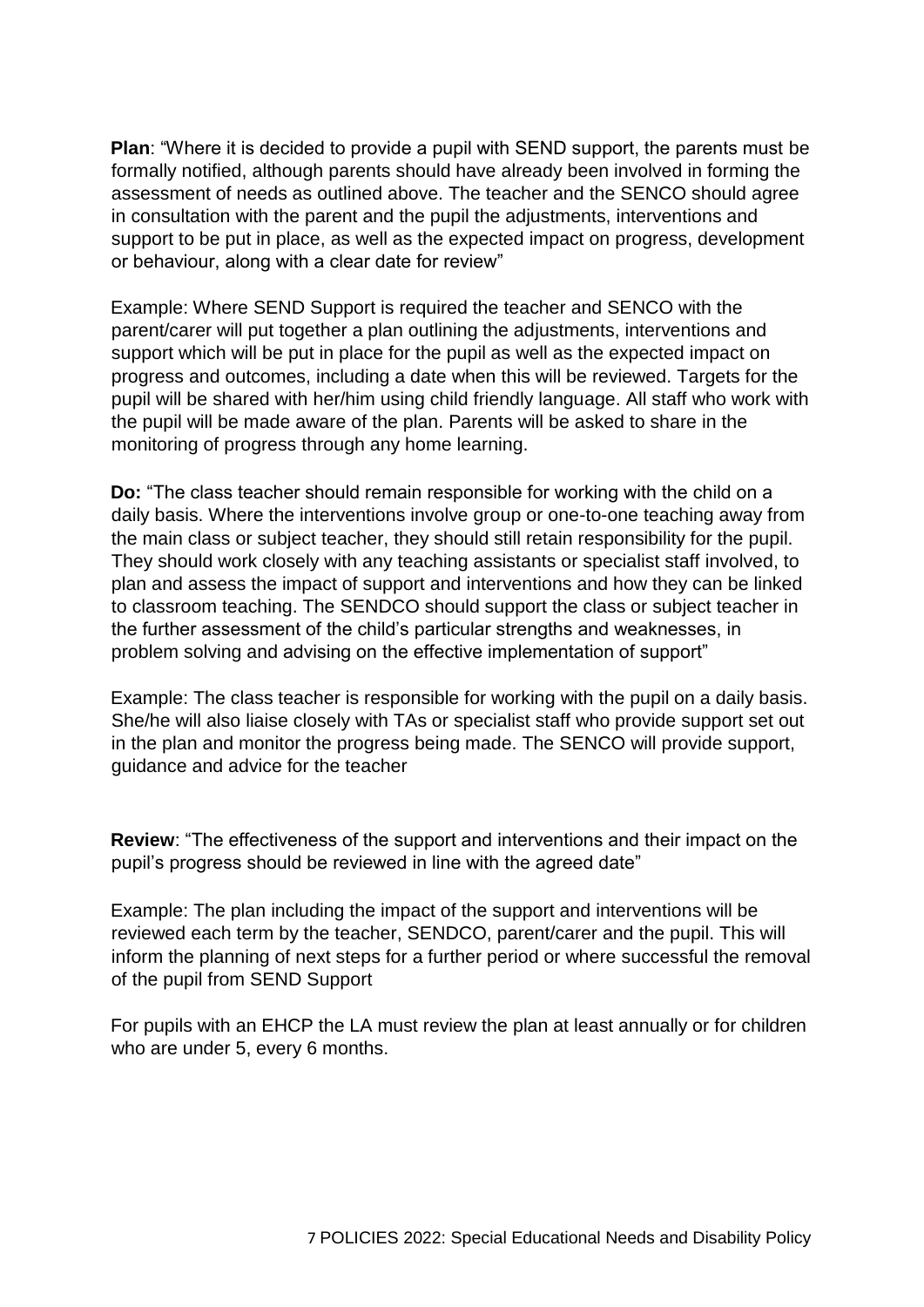### **How are parents, families, children and young people involved in this process?**

Parents/carers will be involved in meeting with the class teacher and the SENDCO each term to set objectives and review the progress made by their child. Pupils will also be involved in the process by using the One Page Profile. This is a partnership approach between home and school.

### **SEND Provision**

#### **What does Additional Support mean?**

SEND support can take many forms. This could include:

- a special learning programme for your child
- extra help from a teacher or a teaching assistant
- making or changing materials and equipment
- working with your child in a small group
- observing your child in class or at break and keeping records
- helping your child to take part in the class activities
- making sure that your child has understood things by encouraging them to ask questions and to try something they find difficult
- helping other children to work with your child, or play with them at break time
- supporting your child with physical or personal care difficulties, such as eating, getting around school safely, toileting or dressing

Please see the Special Needs Provision Map Appendix One and Local Offer Appendix Two

The Special Needs Co-ordinator manages the provision with the Headteacher. The School supports parents and carers throughout their time at our school and develop a close partnership to enable good outcomes for every child.

### **Supporting pupils at school with medical conditions**

Walsh Memorial CE Infant School recognises that pupils with medical conditions should be properly supported so that they have full access to education, including school trips and physical education.

The arrangements in school to support pupils with medical conditions e.g. individual healthcare plans, access to any spaces including changing and toilet facilities, training for staff are made on an individual basis dependent on need to comply with its duties under the Equality Act 2010.

Some may also have special educational needs or a disability (SEND) and may have a statement, or Education, Health and Care (EHC) plan which brings together health and social care needs, as well as their special educational provision. For children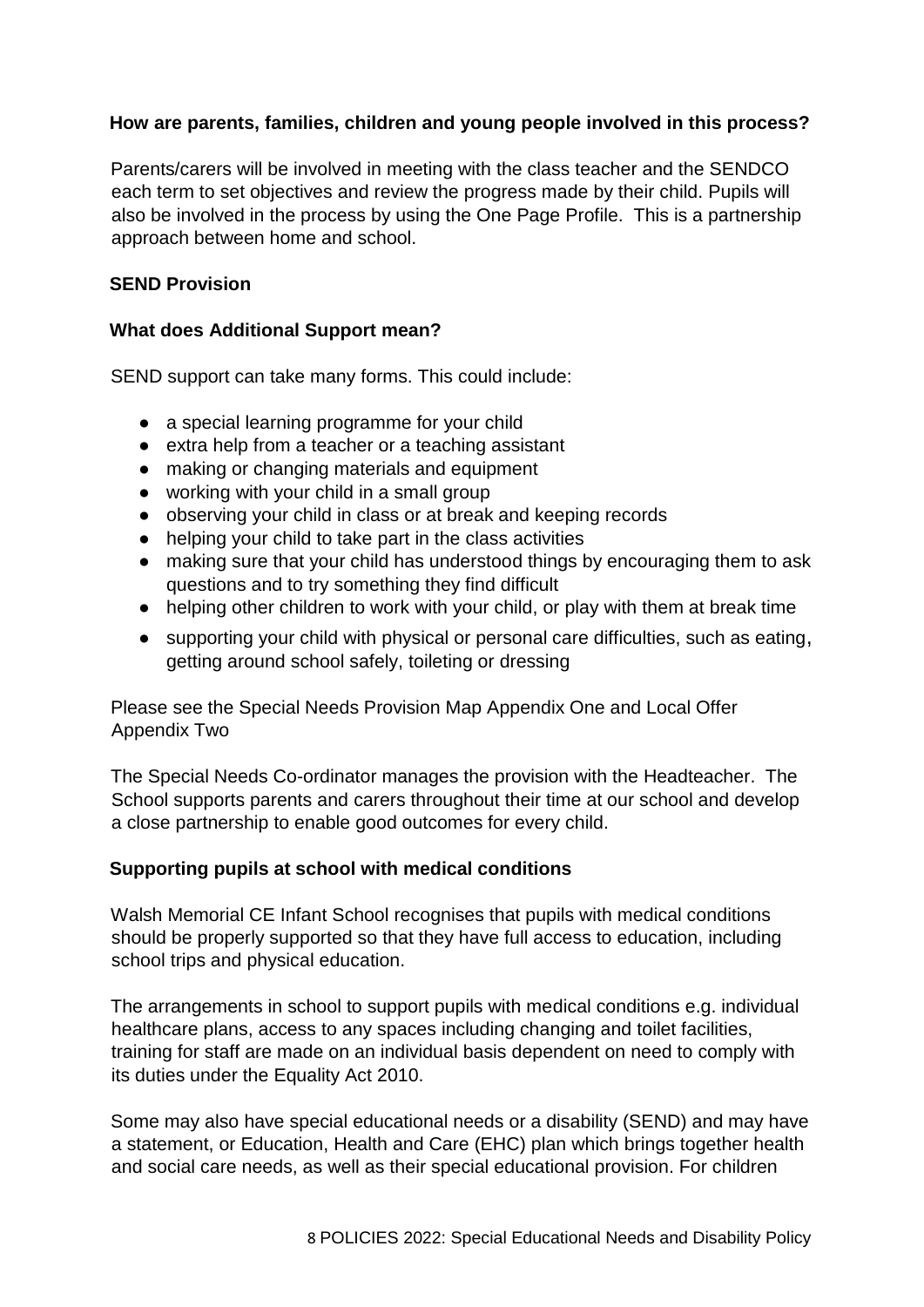with SEND, this guidance should be read in conjunction with the SEND code of practice.

### **Monitoring and evaluation of SEND**

Regular monitoring and evaluation of the quality of provision offered includes:

- Role of the SEND governor
- Monitoring & review of SEND funding
- Regular reports to committees and Full Governing Body Meetings
- Class and school Self evaluation
- School Development Plans priorities and training
- Intervention Groups
- SEND Reference group
- Working with Inclusion lead to ensure First Quality Teaching, smart targets and data monitoring to ensure all SEND children are making progress in line with their peers.
- Questionnaires and surveys of parents/carers
- Questionnaires and feedback from pupils
- Any external audits by Surrey e.g. SEND Monitoring visits by Surrey County Council and OFSTED inspections
- Developing best practice e.g. moderation of pupil progress through SENCO networks and local partnerships

### **Training and development**

All staff are kept up to date with developments in teaching and provision to meet the needs of pupils with SEND through:

- regular training to meet the needs of the pupils currently in the school
- The SENDCO's own professional development e.g. attendance at SENCO networks, courses, conferences and specialist knowledge and experience
- SENDCO's membership of professional bodies e.g. Nasen

### **Storing and Managing Information**

Information will be securely managed within the school's own data management system and confidentiality policy.

### **Reviewing the SEND policy**

In line with all school policies the SEND policy will be kept under the regular review by the Parent Reference Group reporting to the Children and Learning Committee annually.

### **Comments, compliments and complaints**

The school records and deals with comments, compliments and complaints following the Surrey Guidelines for complaints alongside the SEND policy.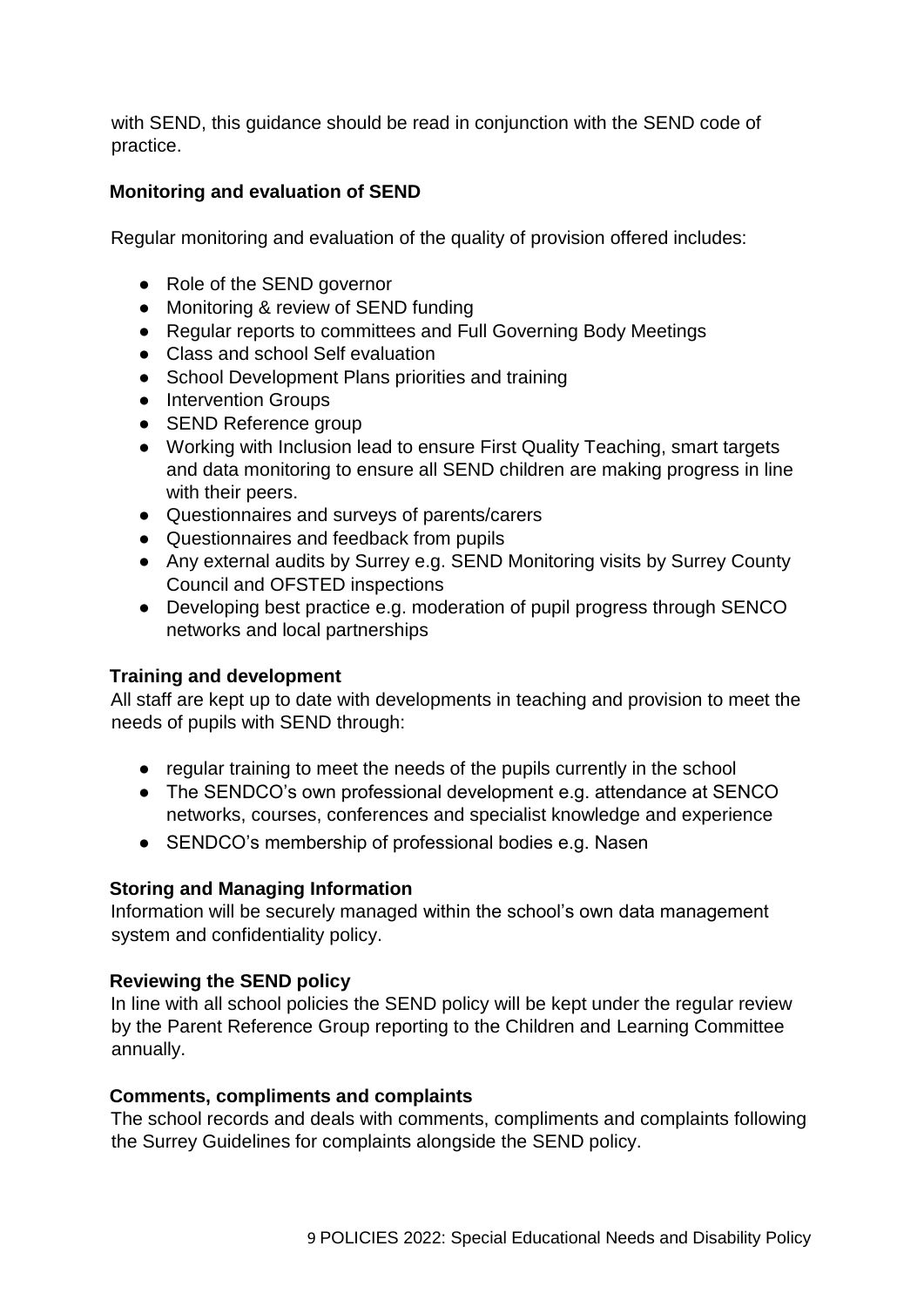#### **Provision Map**

## **FIRST QUALITY TEACHING PROVISION All teachers are responsible and accountable for all pupils in their class wherever or whomever the pupils are working with.**

- *High expectations for all children including those with SEND*
- *Inclusion of all children whatever their SEN, medical needs or disability. Early identification and intervention in order to close the gaps quickly*
- *Partnership with all those who have a contribution to make, including the pupil's voice.*
- *Effective support for parents of all children*

| Also see<br><b>School</b><br><b>SEND</b><br><b>Information</b><br>Report<br>below | Sensory and/or<br>physical | <b>Communication</b><br>and interaction | <b>Cognition and</b><br>learning | Social, emotional and<br>mental health |
|-----------------------------------------------------------------------------------|----------------------------|-----------------------------------------|----------------------------------|----------------------------------------|
|-----------------------------------------------------------------------------------|----------------------------|-----------------------------------------|----------------------------------|----------------------------------------|

| <b>Universal</b><br>Extra fine / gross<br>motor activities<br>(wave 1)<br><b>Write Dance</b><br><b>First</b><br>quality<br>Writing slopes<br>teaching<br>Special scissors/<br>provision<br>pencils<br>Sensory cushions<br>Adapted<br>equipment | Individual<br>instructions/check<br>understanding<br>Modelling choice of<br>responses Visual<br>reminders/prompts<br>Key words/vocab<br>Minimise abstract<br>vocab<br>Activities and<br>listening broken up -<br>kinaesthetic<br>activities<br>Support of social<br>skills<br>TA's used effectively<br>to explain and<br>support pupils to ask<br>and answer<br>questions<br>Pre-teaching of key<br>vocab linked to<br><b>Word Aware</b> | Small group Literacy<br>and /or<br>Numeracy support -<br>"Chunking" tasks Extra<br>reading, writing and<br>number activities<br>Phonic groups<br>Modification of the<br>classroom<br>environment Peer<br>support systems<br>Word banks Peer<br>and adult support<br>Key vocabulary<br>taught<br>Visual resources to<br>support understanding | Emotional<br>Wellbeing<br>Support Extra individual<br>adult<br>support<br>tor<br>attention difficulties<br>or to reduce anxiety Visual<br>timetable Classroom<br>rewards, routines and rules<br>Appropriate differentiation to<br>ensure children are<br>motivated to learn and to<br>minimise emotional, social<br>and behavioural difficulties<br>Peer support systems |
|------------------------------------------------------------------------------------------------------------------------------------------------------------------------------------------------------------------------------------------------|------------------------------------------------------------------------------------------------------------------------------------------------------------------------------------------------------------------------------------------------------------------------------------------------------------------------------------------------------------------------------------------------------------------------------------------|----------------------------------------------------------------------------------------------------------------------------------------------------------------------------------------------------------------------------------------------------------------------------------------------------------------------------------------------|--------------------------------------------------------------------------------------------------------------------------------------------------------------------------------------------------------------------------------------------------------------------------------------------------------------------------------------------------------------------------|
|------------------------------------------------------------------------------------------------------------------------------------------------------------------------------------------------------------------------------------------------|------------------------------------------------------------------------------------------------------------------------------------------------------------------------------------------------------------------------------------------------------------------------------------------------------------------------------------------------------------------------------------------------------------------------------------------|----------------------------------------------------------------------------------------------------------------------------------------------------------------------------------------------------------------------------------------------------------------------------------------------------------------------------------------------|--------------------------------------------------------------------------------------------------------------------------------------------------------------------------------------------------------------------------------------------------------------------------------------------------------------------------------------------------------------------------|